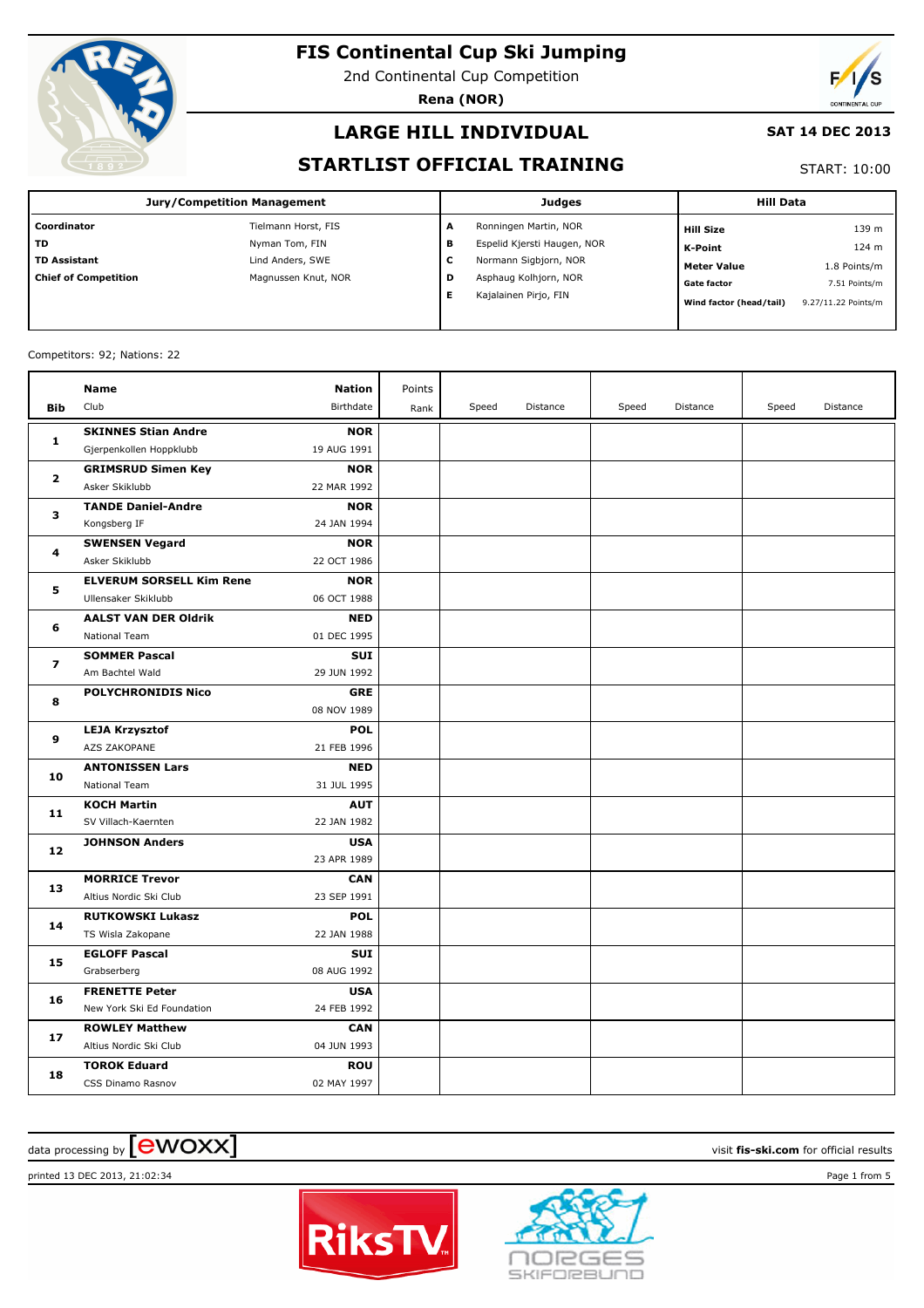

2nd Continental Cup Competition

**Rena (NOR)**



## **LARGE HILL INDIVIDUAL**

#### **SAT 14 DEC 2013**

## **STARTLIST OFFICIAL TRAINING**

START: 10:00

| Bib | Name<br><b>Nation</b><br>Club<br>Birthdate          | Points<br>Rank | Speed | Distance | Speed | Distance | Speed | Distance |
|-----|-----------------------------------------------------|----------------|-------|----------|-------|----------|-------|----------|
|     | <b>MORASSI Andrea</b>                               | <b>ITA</b>     |       |          |       |          |       |          |
| 19  | G.S. FORESTALE<br>30 AUG 1988                       |                |       |          |       |          |       |          |
|     | <b>EKLUND Simon</b>                                 | <b>SWE</b>     |       |          |       |          |       |          |
| 20  | Holmens If<br>10 MAY 1996                           |                |       |          |       |          |       |          |
|     | <b>WOLNY Jakub</b>                                  | <b>POL</b>     |       |          |       |          |       |          |
| 21  | Lks Klimczok bystra<br>15 MAY 1995                  |                |       |          |       |          |       |          |
|     | <b>EISENBICHLER Markus</b>                          | <b>GER</b>     |       |          |       |          |       |          |
| 22  | 03 APR 1991<br><b>TSV Siegsdorf</b>                 |                |       |          |       |          |       |          |
| 23  | <b>VEREDYUK Volodymyr</b>                           | <b>UKR</b>     |       |          |       |          |       |          |
|     | 07 APR 1993<br>Vorokhta Ski School                  |                |       |          |       |          |       |          |
| 24  | <b>PITEA Sorin Iulian</b>                           | <b>ROU</b>     |       |          |       |          |       |          |
|     | CSS Dinamo Rasnov<br>07 SEP 1997                    |                |       |          |       |          |       |          |
| 25  | <b>STURSA Vojtech</b>                               | <b>CZE</b>     |       |          |       |          |       |          |
|     | 03 AUG 1995<br>Sk Nove mesto na morave              |                |       |          |       |          |       |          |
| 26  | <b>NORDIN Carl</b>                                  | <b>SWE</b>     |       |          |       |          |       |          |
|     | 23 DEC 1989<br>IF Friska Viljor                     |                |       |          |       |          |       |          |
| 27  | <b>LAMB Chris</b>                                   | <b>USA</b>     |       |          |       |          |       |          |
|     | 21 JUN 1989<br>Andover Outing Club                  |                |       |          |       |          |       |          |
| 28  | <b>SEMENIC Anze</b>                                 | <b>SLO</b>     |       |          |       |          |       |          |
|     | 01 AUG 1993<br><b>NSK Trzic Trifix</b>              |                |       |          |       |          |       |          |
| 29  | <b>KULIKOV Sergei</b>                               | <b>RUS</b>     |       |          |       |          |       |          |
|     | <b>CSKA</b><br>20 APR 1994                          |                |       |          |       |          |       |          |
| 30  | <b>MAEAETTAE Jarkko</b>                             | <b>FIN</b>     |       |          |       |          |       |          |
| 31  | 28 DEC 1994<br>Kainuun Hiihtoseura                  |                |       |          |       |          |       |          |
|     | <b>LEYHE Stephan</b><br>05 JAN 1992<br>SC Willingen | <b>GER</b>     |       |          |       |          |       |          |
|     | <b>WIT DE Ruben</b>                                 | <b>NED</b>     |       |          |       |          |       |          |
| 32  | 02 FEB 1995<br>National team                        |                |       |          |       |          |       |          |
|     | <b>NOMME Martti</b>                                 | EST            |       |          |       |          |       |          |
| 33  | 07 AUG 1993<br>Voru Sportschool                     |                |       |          |       |          |       |          |
|     | <b>KOREK Dusty</b>                                  | <b>CAN</b>     |       |          |       |          |       |          |
| 34  | 14 APR 1995<br>Altius Nordic ski club               |                |       |          |       |          |       |          |
|     | <b>SOKOLENKO Konstantin</b>                         | <b>KAZ</b>     |       |          |       |          |       |          |
| 35  | 09 NOV 1987                                         |                |       |          |       |          |       |          |
|     | <b>RUDA Adam</b>                                    | POL            |       |          |       |          |       |          |
| 36  | 18 NOV 1995<br>ZTS Zakucie Zagorz                   |                |       |          |       |          |       |          |
| 37  | <b>KOROLEV Alexey</b>                               | <b>KAZ</b>     |       |          |       |          |       |          |
|     | 20 JUN 1987<br>Dynamo                               |                |       |          |       |          |       |          |
| 38  | <b>PASICHNYK Stepan</b>                             | <b>UKR</b>     |       |          |       |          |       |          |
|     | Kremenets ski school<br>09 JAN 1998                 |                |       |          |       |          |       |          |
| 39  | <b>ZMORAY Tomas</b>                                 | <b>SVK</b>     |       |          |       |          |       |          |
|     | VSC Dukla B.Bystrica<br>26 JUL 1989                 |                |       |          |       |          |       |          |
| 40  | <b>TATU Robert Valentin</b>                         | <b>ROU</b>     |       |          |       |          |       |          |
|     | CS Dinamo<br>03 JUL 1996                            |                |       |          |       |          |       |          |
| 41  | <b>MUMINOV Sabirzhan</b>                            | KAZ            |       |          |       |          |       |          |
|     | 16 APR 1994                                         |                |       |          |       |          |       |          |
| 42  | <b>KLINGA Sebastian</b>                             | <b>FIN</b>     |       |          |       |          |       |          |
|     | Lahden Hiihtoseura<br>26 APR 1992                   |                |       |          |       |          |       |          |

data processing by **CWOXX** and  $\overline{C}$  and  $\overline{C}$  and  $\overline{C}$  and  $\overline{C}$  and  $\overline{C}$  and  $\overline{C}$  and  $\overline{C}$  and  $\overline{C}$  and  $\overline{C}$  and  $\overline{C}$  and  $\overline{C}$  and  $\overline{C}$  and  $\overline{C}$  and  $\overline{C}$  and  $\overline{C}$ 



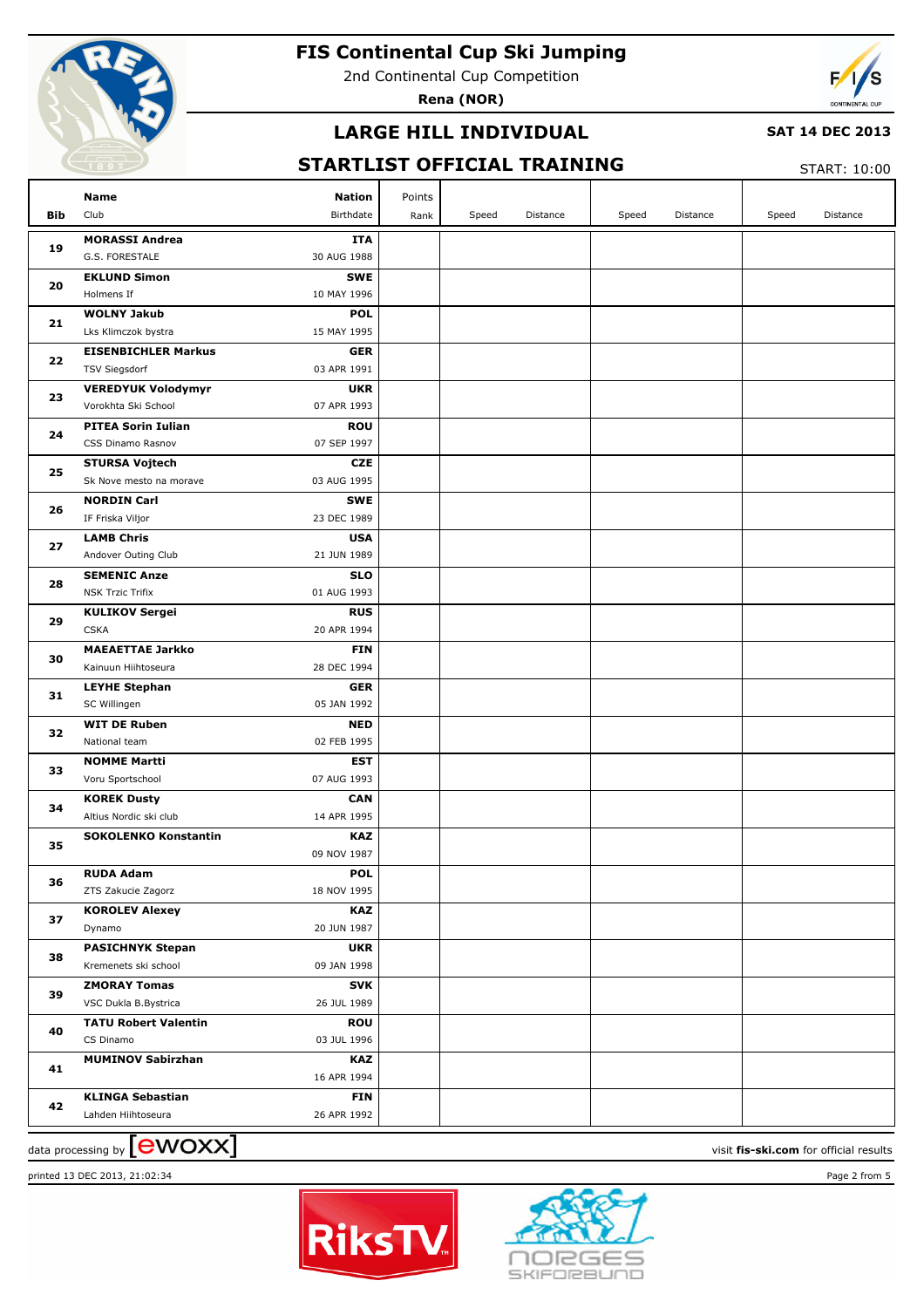

2nd Continental Cup Competition

**Rena (NOR)**



## **LARGE HILL INDIVIDUAL**

#### **SAT 14 DEC 2013**

### **STARTLIST OFFICIAL TRAINING**

START: 10:00

|     | Name<br><b>Nation</b>                                | Points                       |       |          |       |          |       |          |
|-----|------------------------------------------------------|------------------------------|-------|----------|-------|----------|-------|----------|
| Bib | Club<br>Birthdate                                    | Rank                         | Speed | Distance | Speed | Distance | Speed | Distance |
|     | <b>VIRY David</b>                                    | <b>FRA</b>                   |       |          |       |          |       |          |
| 43  | 09 MAR 1989<br>Xonrupt                               |                              |       |          |       |          |       |          |
|     | <b>KHALEZOV Alexander</b>                            | <b>RUS</b>                   |       |          |       |          |       |          |
| 44  | <b>CSKA</b><br>02 DEC 1994                           |                              |       |          |       |          |       |          |
| 45  | <b>KANTYKA Przemyslaw</b>                            | <b>POL</b>                   |       |          |       |          |       |          |
|     | Lks Klimczok bystra<br>15 DEC 1996                   |                              |       |          |       |          |       |          |
| 46  | <b>HACEK Vit</b>                                     | <b>CZE</b>                   |       |          |       |          |       |          |
|     | 28 JUN 1994                                          |                              |       |          |       |          |       |          |
| 47  | <b>KLYMCHUK Andrii</b>                               | <b>UKR</b>                   |       |          |       |          |       |          |
|     | Kremenets Ski School<br>10 DEC 1994                  |                              |       |          |       |          |       |          |
| 48  | <b>BOYARINTSEV Vladislav</b>                         | <b>RUS</b>                   |       |          |       |          |       |          |
|     | <b>CSKA</b><br>31 OCT 1994                           |                              |       |          |       |          |       |          |
| 49  | <b>MAZOCH Jiri</b>                                   | <b>CZE</b>                   |       |          |       |          |       |          |
|     | TJ Frenstat<br>02 JAN 1990                           |                              |       |          |       |          |       |          |
| 50  | <b>SAMMELSELG Siim-Tanel</b>                         | <b>EST</b>                   |       |          |       |          |       |          |
|     | Nomme Sportclub, Lahden Hiihtoseur<br>18 MAY 1993    |                              |       |          |       |          |       |          |
| 51  | <b>HOLIK Frantisek</b>                               | <b>CZE</b>                   |       |          |       |          |       |          |
|     | Lsk Lomnice nad popelkou<br>23 OCT 1998              |                              |       |          |       |          |       |          |
| 52  | <b>GREIDERER Simon</b>                               | <b>AUT</b>                   |       |          |       |          |       |          |
|     | 18 JAN 1996<br>HSV Absam-Bergisel-Tirol              |                              |       |          |       |          |       |          |
| 53  | <b>ZHAPAROV Radik</b><br>29 FEB 1984<br>Shvsm Dinamo | <b>KAZ</b>                   |       |          |       |          |       |          |
|     | <b>TUDOR Remus</b>                                   | <b>ROU</b>                   |       |          |       |          |       |          |
| 54  | CSU Brasov<br>17 MAR 1993                            |                              |       |          |       |          |       |          |
| 55  | <b>RHOADS William</b>                                | <b>USA</b>                   |       |          |       |          |       |          |
|     | <b>UOP Sports Clubs</b><br>08 JUN 1995               |                              |       |          |       |          |       |          |
|     | <b>KARTA Samet</b>                                   | <b>TUR</b>                   |       |          |       |          |       |          |
| 56  | 09 SEP 1993                                          |                              |       |          |       |          |       |          |
|     | <b>WOHLGENANNT Ulrich</b>                            | <b>AUT</b>                   |       |          |       |          |       |          |
| 57  | 01 AUG 1994<br>SK Kehlegg-Vorarlberg                 |                              |       |          |       |          |       |          |
|     | <b>KRAMARSIC Matic</b>                               | <b>SLO</b>                   |       |          |       |          |       |          |
| 58  | 02 FEB 1990<br>SSK Costella Ilirija                  |                              |       |          |       |          |       |          |
|     | <b>HORLACHER Kevin</b>                               | <b>GER</b>                   |       |          |       |          |       |          |
| 59  | 24 SEP 1989<br>SC Degenfeld                          |                              |       |          |       |          |       |          |
| 60  | <b>MIETUS Grzegorz</b>                               | <b>POL</b>                   |       |          |       |          |       |          |
|     | AZS ZAKOPANE<br>20 FEB 1993                          |                              |       |          |       |          |       |          |
| 61  | <b>PEIER Killian</b>                                 | SUI                          |       |          |       |          |       |          |
|     | Vallee du Joux<br>28 MAR 1995                        |                              |       |          |       |          |       |          |
| 62  | <b>MAYER Nicolas</b>                                 | <b>FRA</b>                   |       |          |       |          |       |          |
|     | Courchevel<br>06 OCT 1990                            |                              |       |          |       |          |       |          |
| 63  | <b>BERGGAARD Mats Soehagen</b>                       | $\mathbf{1}$<br><b>NOR</b>   |       |          |       |          |       |          |
|     | 24 AUG 1995<br>Stranden IL                           | 30.                          |       |          |       |          |       |          |
| 64  | <b>BRANDT Johan Martin</b>                           | $\overline{2}$<br><b>NOR</b> |       |          |       |          |       |          |
|     | 24 DEC 1987<br>Steinkjer Skiklubb                    | 29.                          |       |          |       |          |       |          |
| 65  | <b>KALINITSCHENKO Anton</b>                          | 3<br><b>RUS</b>              |       |          |       |          |       |          |
|     | 22 JUL 1982                                          | 28.                          |       |          |       |          |       |          |
| 66  | <b>KOIVURANTA Anssi</b>                              | $\overline{4}$<br><b>FIN</b> |       |          |       |          |       |          |
|     | Kuusamon Erä-Veikot<br>03 JUL 1988                   | 27.                          |       |          |       |          |       |          |

data processing by **CWOXX** and  $\overline{C}$  and  $\overline{C}$  and  $\overline{C}$  and  $\overline{C}$  and  $\overline{C}$  and  $\overline{C}$  and  $\overline{C}$  and  $\overline{C}$  and  $\overline{C}$  and  $\overline{C}$  and  $\overline{C}$  and  $\overline{C}$  and  $\overline{C}$  and  $\overline{C}$  and  $\overline{C}$ 



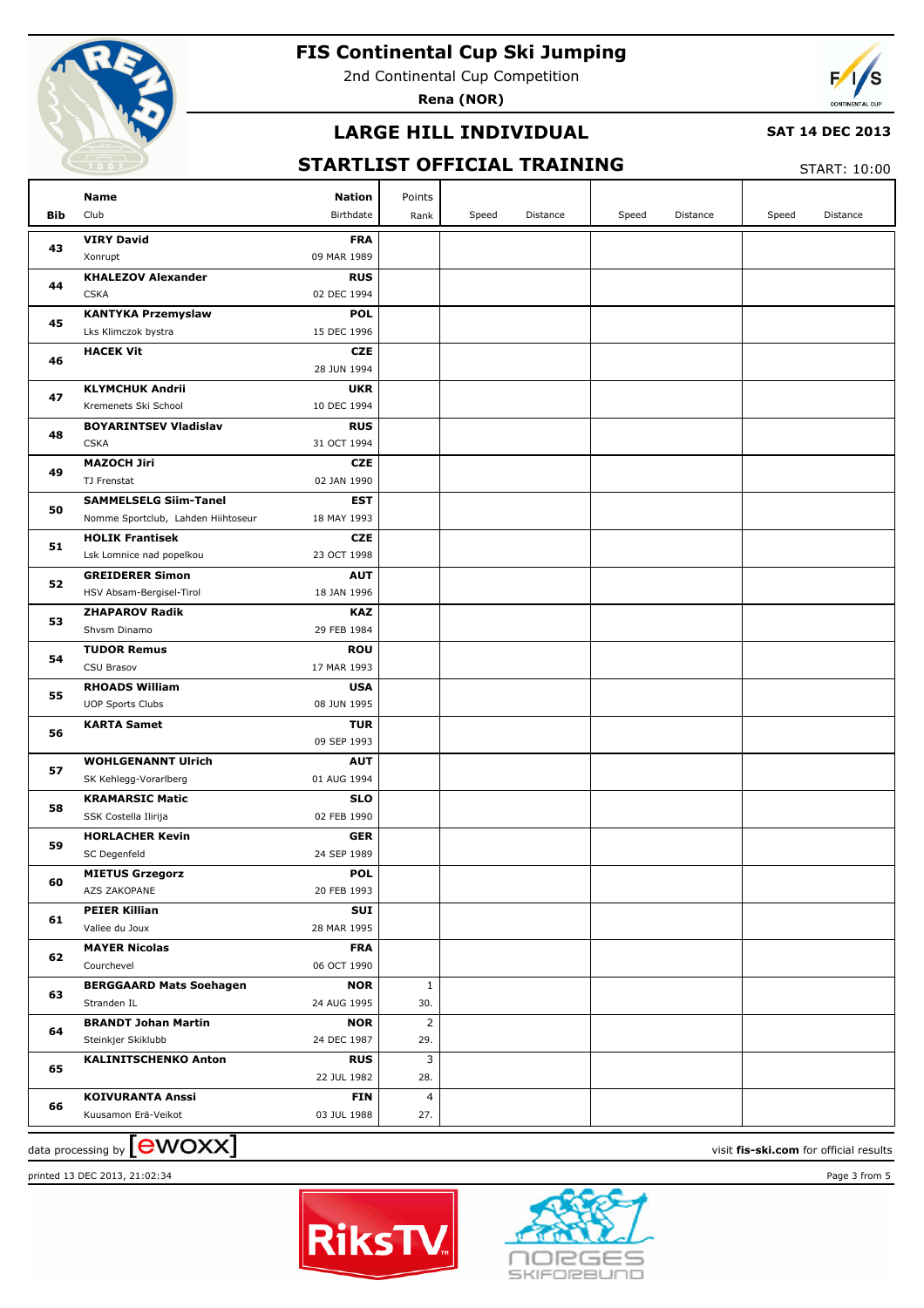

2nd Continental Cup Competition

**Rena (NOR)**



## **LARGE HILL INDIVIDUAL**

#### **SAT 14 DEC 2013**

## **STARTLIST OFFICIAL TRAINING**

START: 10:00

|            | Name                                          | Nation                    | Points         |       |          |       |          |       |          |
|------------|-----------------------------------------------|---------------------------|----------------|-------|----------|-------|----------|-------|----------|
| <b>Bib</b> | Club                                          | Birthdate                 | Rank           | Speed | Distance | Speed | Distance | Speed | Distance |
|            | <b>HAUER Joachim</b>                          | <b>NOR</b>                | 5              |       |          |       |          |       |          |
| 67         | Bekkelaget SK                                 | 02 FEB 1991               | 26.            |       |          |       |          |       |          |
| 68         | <b>FUHRE Jan</b>                              | <b>NOR</b>                | 6              |       |          |       |          |       |          |
|            | Vikersund If                                  | 02 JAN 1991               | 25.            |       |          |       |          |       |          |
|            | <b>QUECK Danny</b>                            | <b>GER</b>                | $\overline{7}$ |       |          |       |          |       |          |
| 69         | WSV 08 Lauscha                                | 17 SEP 1989               | 24.            |       |          |       |          |       |          |
|            | <b>HEISKANEN Sami</b>                         | <b>FIN</b>                | 8              |       |          |       |          |       |          |
| 70         | Puijon Hiihtoseura                            | 14 OCT 1991               | 23.            |       |          |       |          |       |          |
|            | <b>KAELIN Pascal</b>                          | SUI                       | 9              |       |          |       |          |       |          |
| 71         | Einsiedeln                                    | 11 JAN 1993               | 22.            |       |          |       |          |       |          |
| 72         | <b>MANDL Ziga</b>                             | <b>SLO</b>                | 10             |       |          |       |          |       |          |
|            | SSK Costella Ilirija                          | 13 JAN 1990               | 21.            |       |          |       |          |       |          |
| 73         | <b>DEZMAN Nejc</b>                            | <b>SLO</b>                | 11             |       |          |       |          |       |          |
|            | SK Triglav Kranj                              | 07 DEC 1992               | 20.            |       |          |       |          |       |          |
| 74         | <b>MAYLAENDER Jan</b>                         | <b>GER</b>                | 12             |       |          |       |          |       |          |
|            | SC Degenfeld                                  | 29 MAR 1992               | 19.            |       |          |       |          |       |          |
| 75         | <b>ROENSEN Atle Pedersen</b>                  | <b>NOR</b>                | 13             |       |          |       |          |       |          |
|            | Eidsvoll IF                                   | 13 AUG 1988               | 18.            |       |          |       |          |       |          |
| 76         | <b>SCHIFFNER Markus</b>                       | <b>AUT</b>                | 14             |       |          |       |          |       |          |
|            | UVB Hinzenbach-Oberoesterreich                | 05 JUN 1992               | 17.            |       |          |       |          |       |          |
| 77         | <b>STJERNEN Andreas</b>                       | <b>NOR</b>                | 15             |       |          |       |          |       |          |
|            | Sprova IL                                     | 30 JUL 1988               | 16.            |       |          |       |          |       |          |
| 78         | <b>MECHLER Maximilian</b>                     | <b>GER</b>                | 16             |       |          |       |          |       |          |
|            | WSV Isny                                      | 03 JAN 1984               | 15.            |       |          |       |          |       |          |
| 79         | <b>SJOEEN Phillip</b>                         | <b>NOR</b>                | 18             |       |          |       |          |       |          |
|            | Bekkelaget Sk                                 | 24 DEC 1995               | 14.            |       |          |       |          |       |          |
| 80         | <b>WENIG Daniel</b>                           | <b>GER</b>                | 20             |       |          |       |          |       |          |
|            | SK Berchtesgaden                              | 12 AUG 1991               | 13.<br>22      |       |          |       |          |       |          |
| 81         | <b>POGRAJC Andraz</b><br>SSK Costella Ilirija | <b>SLO</b><br>26 SEP 1991 | 12.            |       |          |       |          |       |          |
|            | <b>HRGOTA Robert</b>                          | <b>SLO</b>                | 24             |       |          |       |          |       |          |
| 82         | SSK Velenje                                   | 02 AUG 1988               | 11.            |       |          |       |          |       |          |
|            | <b>LANISEK Anze</b>                           | <b>SLO</b>                | 26             |       |          |       |          |       |          |
| 83         | <b>Ssk Menges</b>                             | 20 APR 1996               | 10.            |       |          |       |          |       |          |
|            | <b>SOEBERG Sigurd Nymoen</b>                  | <b>NOR</b>                | 29             |       |          |       |          |       |          |
| 84         | Furnes Skiloperlag                            | 31 AUG 1994               | 9.             |       |          |       |          |       |          |
|            | <b>SCHMITT Martin</b>                         | <b>GER</b>                | 32             |       |          |       |          |       |          |
| 85         | SC Furtwangen                                 | 29 JAN 1978               | 8.             |       |          |       |          |       |          |
|            | <b>FORFANG Johann Andre</b>                   | <b>NOR</b>                | 36             |       |          |       |          |       |          |
| 86         | Tromsoe Skiklubb                              | 04 JUL 1995               | 7.             |       |          |       |          |       |          |
|            | <b>DIETHART Thomas</b>                        | <b>AUT</b>                | 40             |       |          |       |          |       |          |
| 87         | UVB Hinzenbach-Oberoesterreich                | 25 FEB 1992               | 6.             |       |          |       |          |       |          |
|            | <b>STAUDER Christoph</b>                      | <b>AUT</b>                | 45             |       |          |       |          |       |          |
| 88         | SV Innsbruck-Bergisel-Tirol                   | 11 MAY 1992               | 5.             |       |          |       |          |       |          |
| 89         | <b>HAYBOECK Michael</b>                       | AUT                       | 50             |       |          |       |          |       |          |
|            | UVB Hinzenbach-Oberoesterreich                | 05 MAR 1991               | 4.             |       |          |       |          |       |          |
| 90         | <b>POPPINGER Manuel</b>                       | <b>AUT</b>                | 60             |       |          |       |          |       |          |
|            | SV Innsbruck-Bergisel-Tirol                   | 19 MAY 1989               | 3.             |       |          |       |          |       |          |

data processing by **CWOXX** and  $\overline{C}$  and  $\overline{C}$  and  $\overline{C}$  and  $\overline{C}$  and  $\overline{C}$  and  $\overline{C}$  and  $\overline{C}$  and  $\overline{C}$  and  $\overline{C}$  and  $\overline{C}$  and  $\overline{C}$  and  $\overline{C}$  and  $\overline{C}$  and  $\overline{C}$  and  $\overline{C}$